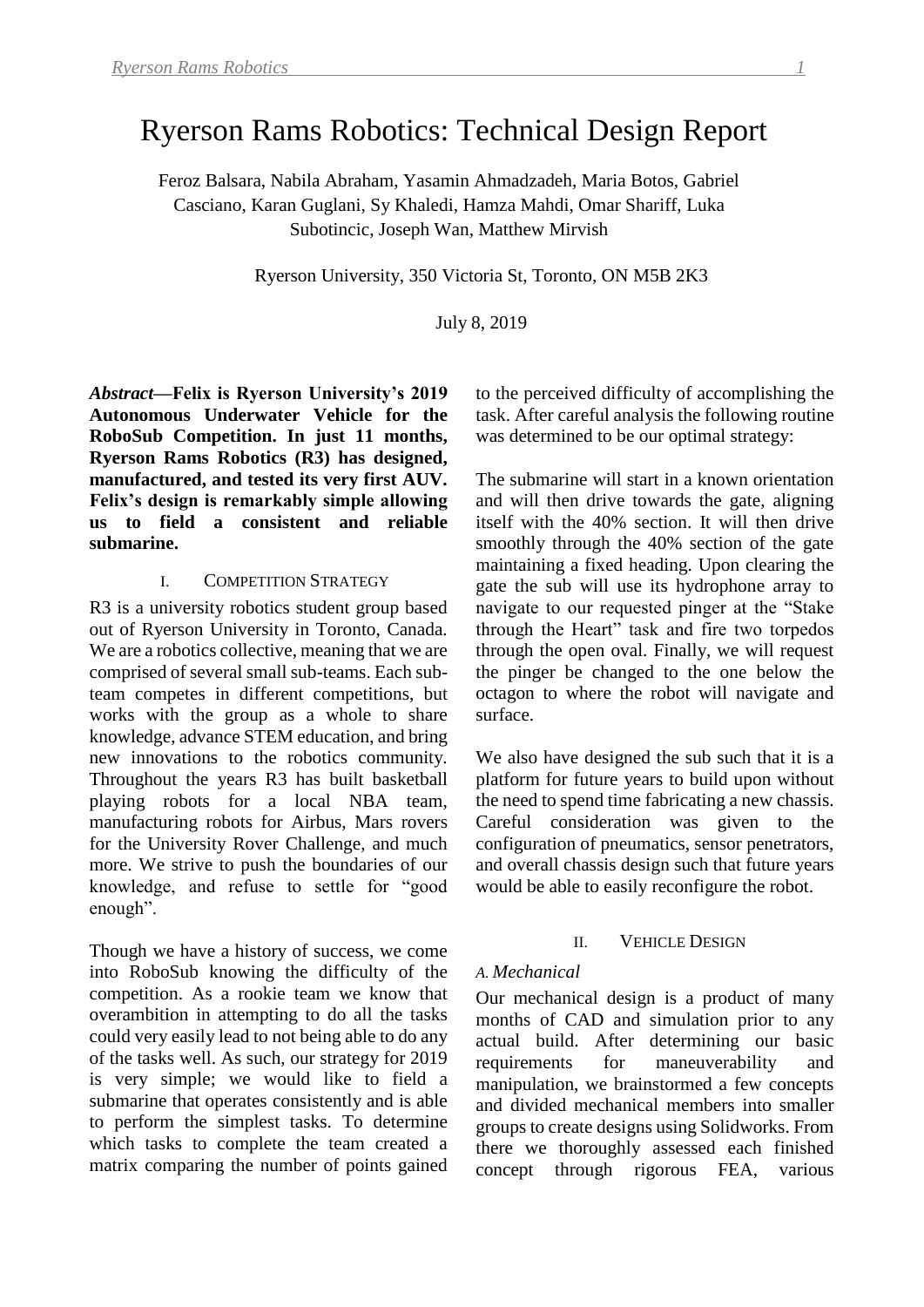simulations, buoyancy and flow calculations, and thermal performance. Our final design was a single circular flat-topped hull with protruding wings intended to improve planar travel underwater by housing 8 thrusters for 6 degrees of movement. Heat dissipation however proved to be the most influential aspect of the design. We made use of two large acrylic tubes to house all of the internals, coupled together via a large aluminum central body. Milled on a 5-axis CNC, this piece provided the strength to mount all structural components as well as serving as a heat sink for all of the electronics inside. The fact that this component is 5-axis also proved incredibly useful for making custom machined sealing surfaces, improving waterproof wiring pass-throughs, and allowing the control systems to be optimized in favor of our camera geometries. This resulted in a more streamlined and compact vehicle making it incredibly stable while improving on-the-spot maneuverability. The rigidity of the central body supports the wings for reliable navigation, and safe impact absorption from the surroundings.



Figure 1: Top view of Felix showing the wings, dual front cameras, and electronics hull.

The central aluminum body also houses the end effector on our submarine. This is highly favorable because it allows the grasping zone of the effector to be aligned directly beneath the center of the submarine, which is symmetrical both front to back and side to side. From a controls perspective this results in much simpler movement since the same action going in one direction can be symmetrically applied to the opposite thrusters.

Our end effector itself is unique in that it is built around the function and form factor of our downward facing camera. Below the exact center of the submarine is a camera, and around its field of view the end effector rests in a nonobstructing retracted and open position. Once the submarine locates an object below itself, the sub can reposition itself accurately before actuating the gripper. This was done to make programming and reliability as robust as possible, eliminating as many unnecessary correctional movements as possible for aligning and interacting with objects. The end effector itself is made from flat CNC machined plate parts and is also symmetrical to keep the software simple.



Figure 2: Bottom view of Felix showing gripper, downward facing camera, and solenoid housing.

#### *B. Electrical*

We have chosen the Nvidia TX2 as the primary processor for its computational power and low power consumption, paired with a ConnectTech Orbitty carrier board which also offers a small form factor ideal for our tightly packed hull. The TX2 utilizes Ethernet to communicate with the rest of the system through an off the shelf ethernet switch. For data collection from various sensors and output to solenoids and thrusters, we decided to use two STM32 Nucleo boards to simplify the design process and to allow us to focus more on building a robust control system. Each subsystem features a custom shield for its specific application, thus allowing us to test each independent of the other.

The input subsystem takes data from the 2 main sensors on the submarine, communicating with the pressure sensor over I2C and the IMU over serial. The power monitoring system utilizes the 12-bit ADCs onboard the microcontroller to monitor how much power is being sent to each thruster, and the voltage levels of the two batteries. The output subsystem communicates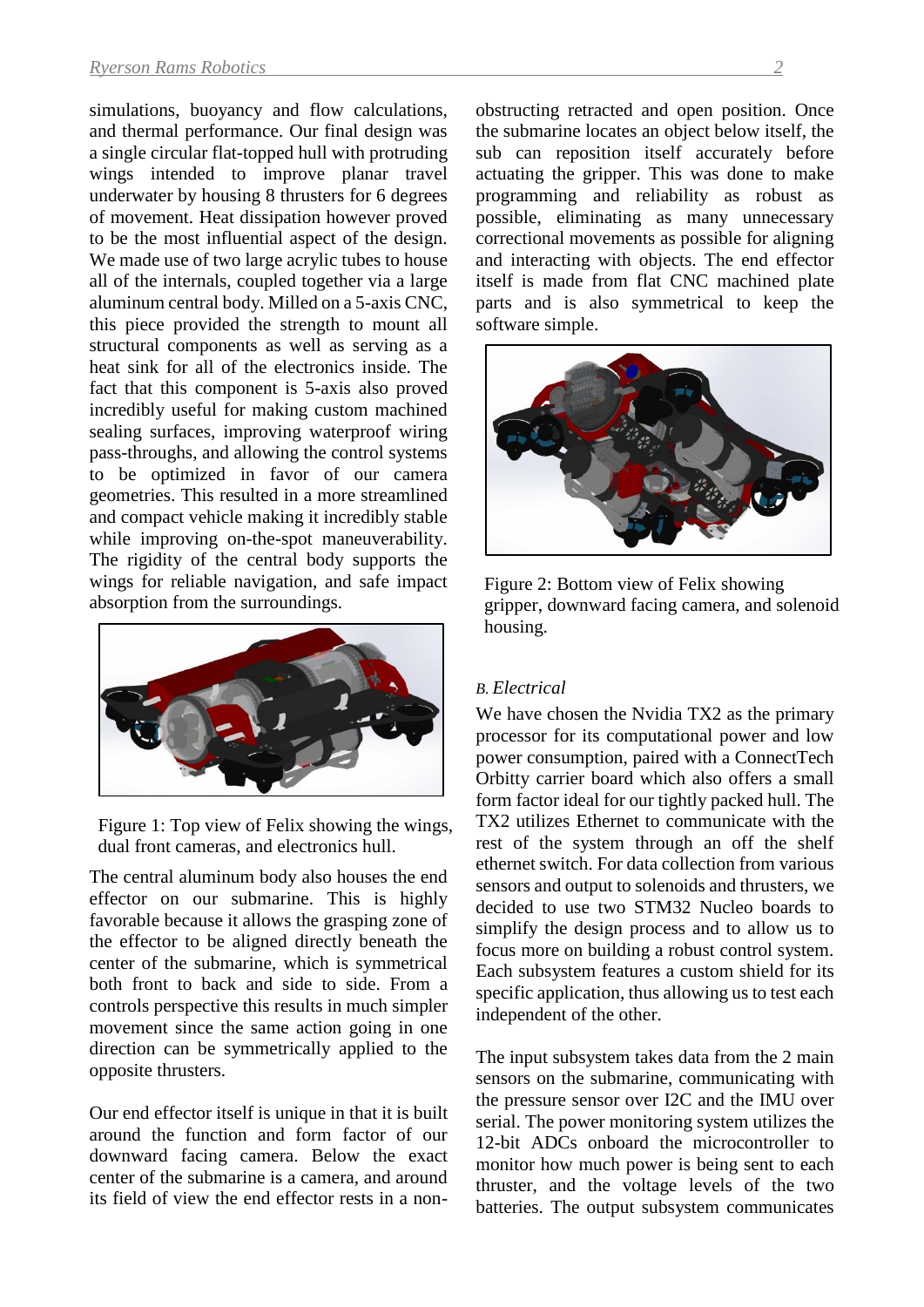to the ESCs via PWM and triggers the pneumatic solenoids via a simple MOSFET circuit. Both the input and output systems were designed with expandability in mind, thus, each system has extra ports available for the future should we choose to add more sensors, thrusters, pneumatics, etc.

Our system features a unique all in one power distribution system, that consists of a single 6 layer custom PCB to distribute power to all 8 thrusters as well as regulate the battery voltage to a 12-volt rail to supply power to the various subsystems. From there each subsystem regulates the voltage down to the level required for each systems application. Although we don't utilize a DVL, the power distribution board was designed for it with a 12 to 24 volt boost converter available should we choose to add the DVL in years to come.



Figure 3: Power distribution board design

The hydrophone subsystem utilizes a Raspberry Pi Compute Module 3 (CM3) as its primary processor, the CM3 then communicates to a MAX10043 16-bit simultaneously sampling ADC through a high speed SPI protocol. Each hydrophone signal is first passed through a simple RC filter to remove low frequency noise, afterwards the signal is then amplified through a 65dB gain preamp. After the signal has been processed it is then fed into the ADC where the signal can be digitized at a rate of 800k samples per second, where special software determines the heading.

## *C. Software*

The software system is composed of 3 major blocks: control, sensing, and execution. These

three blocks all connect to each other using ROS [3], and combined form our autonomous system. The sensing system is composed of two subcomponents: the odometry system and the vision system. The odometry system is based around an unscented kalman filter, fusing data from the IMU, pressure, and cameras to produce a pose in 3D space. Specifically, the down-facing camera is put through a novel monocular odometry algorithm based on [1].

The vision system uses data from both the frontfacing stereo and down-facing monocular camera to identify task elements including the gate, path segments and buoys. For most of these elements we still use traditional computer vision methods instead of machine learning simply because it was too unreliable in our testing and required large datasets. The positions of task elements are recovered from images and then converted to 3D with the help of the odometry system and placed as coordinate frames in TF [4].

The control system is responsible for converting the high-level navigation commands - like setpoint regulation and trajectory following into raw commands being sent to thrusters. At the core of this system is a Cascaded Proportional Integral Derivative controller (CPID), which keeps the simplicity of normal PIDs while proving to be much better than normal PIDs in tests, especially for setpoint regulation. The output of the PID is then run through the submarine's dynamical model, heavily based on [2]. This approach has proven both in simulation and in reality, to be both simple and effective.



Figure 4: Control system block diagram

The two systems are combined at a high level by the execution system. This system takes in the observations made by the sensing system and tells the control system how to move the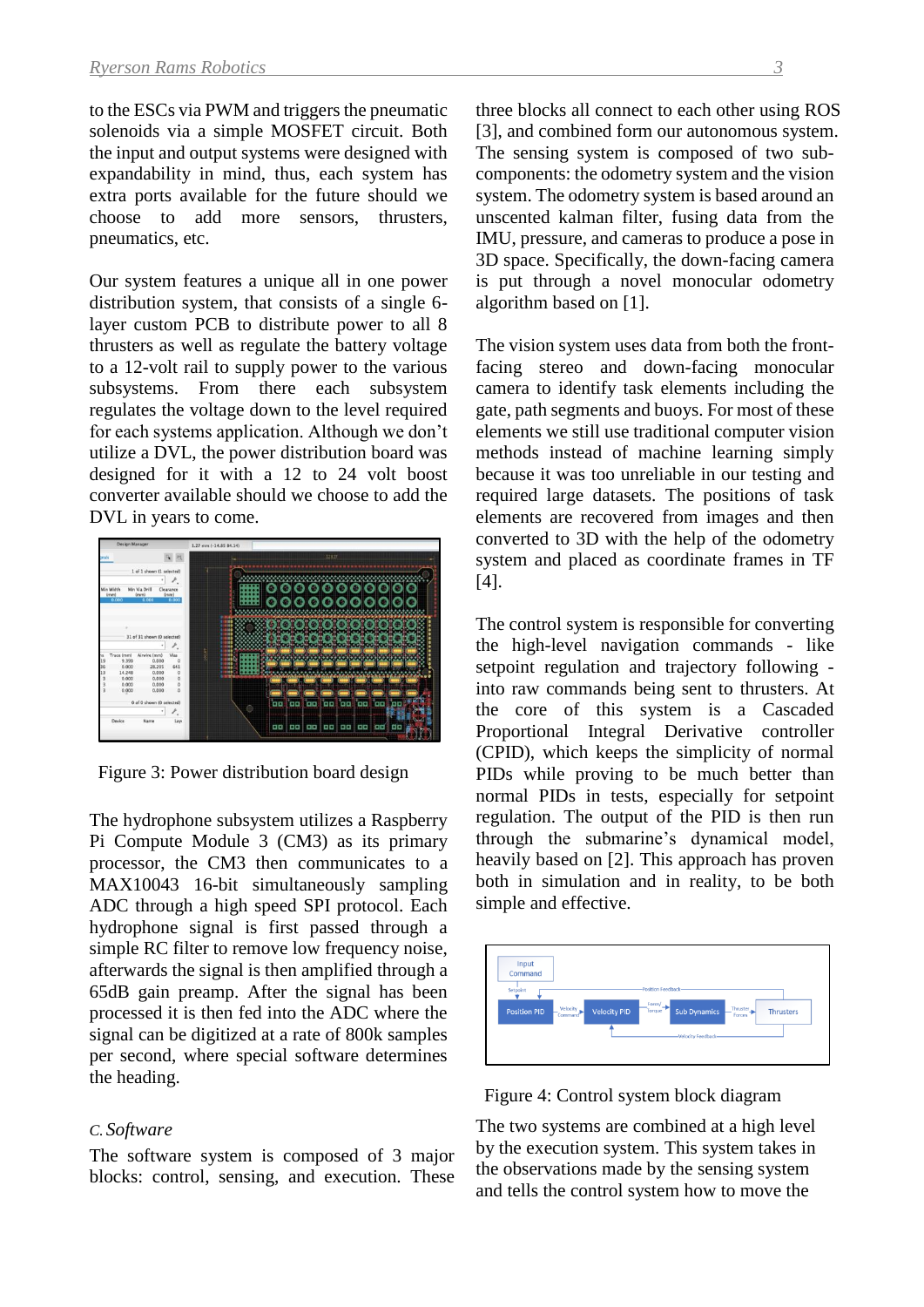submarine. This is where all of the task-specific autonomy is implemented using a state machine, powered by the smach library [5].

In order to facilitate software development, we keep our code in version control on GitHub, as well as doing per-commit build testing to ensure all code will at least run. This cuts down on code failing to compile during the often time-limited testing windows.

#### III. EXPERIMENTAL RESULTS

Three primary methods of experimentation were used during the development of the sub: Finite element analysis using Solidworks, digital simulations of competition tasks using Gazebo, and practical testing in water. The combination of these methods have ensured the reliability of the system while highlighting potential issues.

Stress analysis simulations were used to determine the optimal size and shape of the wings. The analysis was particularly useful in determining the placement of the anchor points or handles. Results of the simulation showed that raising the sub via anchor points located at the front and back of the wings would require additional reinforcement of the wings, increasing weight and making accumulator mounting more difficult. After further studying the issue, the optimal location of the anchor points was found to be on the sides of the sub eliminating the need for additional reinforcements. Without these studies the design may have resulted in bending of the aluminum wings, leading to a potential leak or failure during lifting.

Due to limited access to pools, the team utilized a modified version of Gazebo to simulate the sub in water. The simulation included a simplified model of the sub and elements of the competition. Although the model is simplified, the location of all critical sensors, such as the IMU, hydrophones and thrusters are accurate. This allows for accurate simulation of full competition tasks without entering water. This dramatically reduces test times for new versions of code by identifying issues with the algorithm, and aids in our rapid development of new code.



Figure 5: Sub simulation in Gazebo

Despite the convenience of the previous methods, the most effective testing method has proven to be physical testing in water. Early component testing of the sub began in August 2018 with initial versions of the torpedoes and markers. This testing helped determine the optimal geometry of the torpedo's for accuracy and optimal pneumatic pressure for distance. By February 2019, the team utilized an early prototype for in water testing named Franklin. The wings for Franklin were made from laser cut acrylic, and the electronics were stored in a watertight Pelican utility case. The tests with Franklin showed many potential issues with the final design of the sub including the location of the tether, the need for more vertically oriented directional thrusters, and the effect of battery placement. Franklin also revealed that the simulations in Gazebo were extremely accurate.



Figure 6: Sub prototypes - Franklin (front) and Francine (back, last prototype made before Felix)

The final phase of practical testing has begun with the completed sub, Felix. Extensive testing was done with Felix revealing initial areas of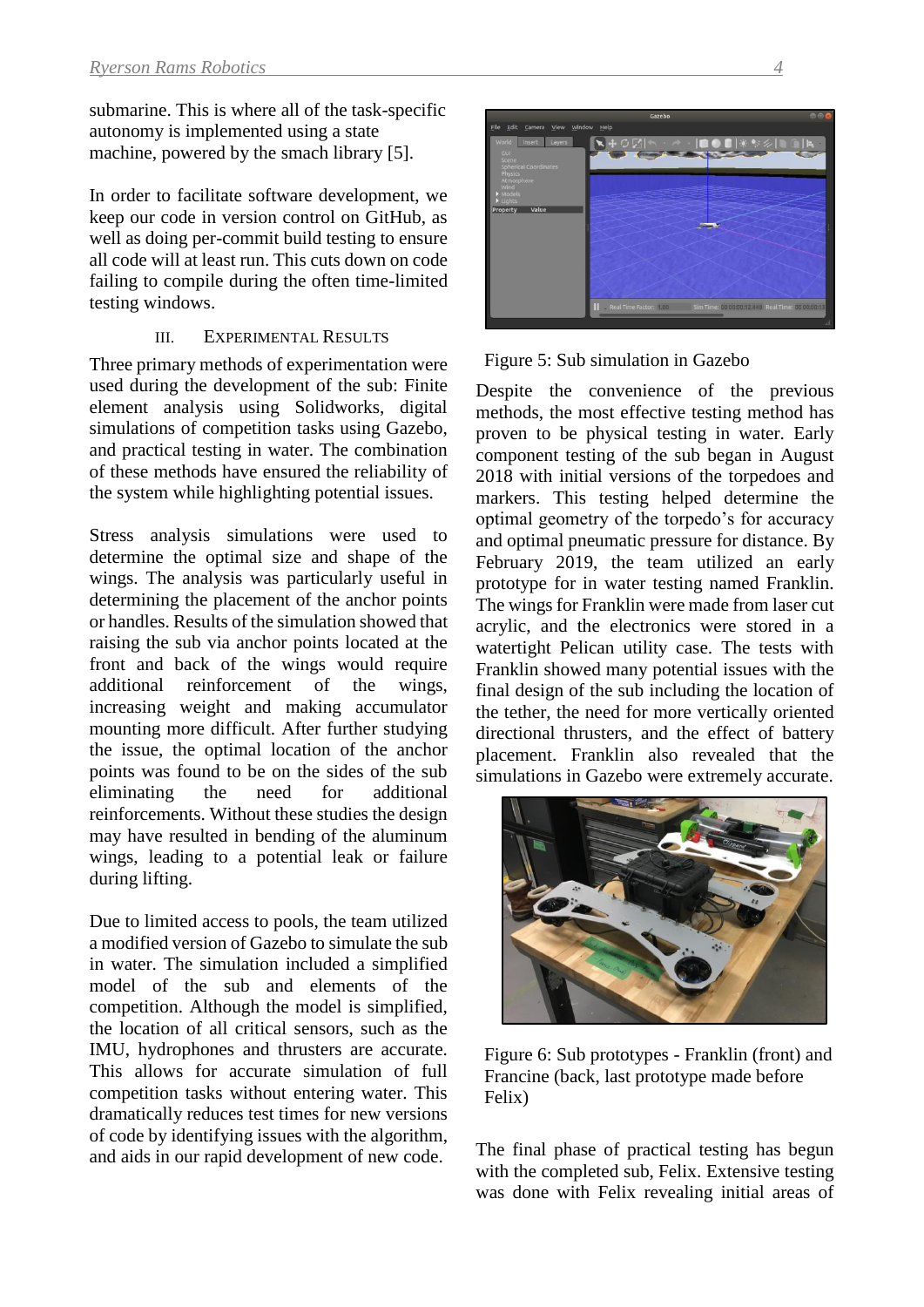water ingress. Felix is now water-tight and has begun water-based tuning and calibration to ensure accurate movement in competition. Going forward, R3 will continue to test Felix in water, adding more game elements until the competition.



Figure 7: Testing Felix underwater

## IV. ACKNOWLEDGEMENTS

R3 would like to thank Ryerson University and the Faculty of Engineering and Architectural Science for its support during the past academic year. Specifically the team would like to thank Joseph Amankrah and Peter Bradley for their tireless support and wisdom. Additional thanks to NeuronicWorks Inc. for their support and mentorship of this team throughout the design process. Finally, we send our gratitude to all our generous sponsors.

## V. REFERENCES

[1] V. Creuze, "Monocular Odometry for Underwater Vehicles with Online Estimation of the Scale Factor," in *IFAC 2017 World Congress*, Toulouse, France, Jul. 2017. [Online]. Available: [https://hal](about:blank)[lirmm.ccsd.cnrs.fr/lirmm-01567463.](about:blank)

[2] T. I. Fossen, *Guidance and control of ocean vehicles*. John Wiley, 1999.

[3] M. Quigley, K. Conley, B. P. Gerkey, J. Faust, T. Foote, J. Leibs, R. Wheeler, and A. Y. Ng, "ROS: An open-source robot operating system," in *ICRA Workshop on Open Source Software*, 2009. [Online]. Available: [http://www.willowgarage.com/sites/default/file](http://www.willowgarage.com/sites/default/files/icraos09-ROS.pdf) [s/icraos09-ROS.pdf.](http://www.willowgarage.com/sites/default/files/icraos09-ROS.pdf)

[4] T. Foote, "Tf: The transform library," in *Technologies for Practical Robot Applications (TePRA), 2013 IEEE International Conference,* ser. Open-Source Software workshop, Apr. 2013, pp. 1–6. DOI: 10.1109/TePRA.2013.6556373.

[5] J. Bohren and S. Cousins, "The smach highlevel executive," *Robotics and Automation Magazine*, IEEE, vol. 17, pp. 18–20, Jan. 2011. doi: 10.1109/MRA.2010.938836.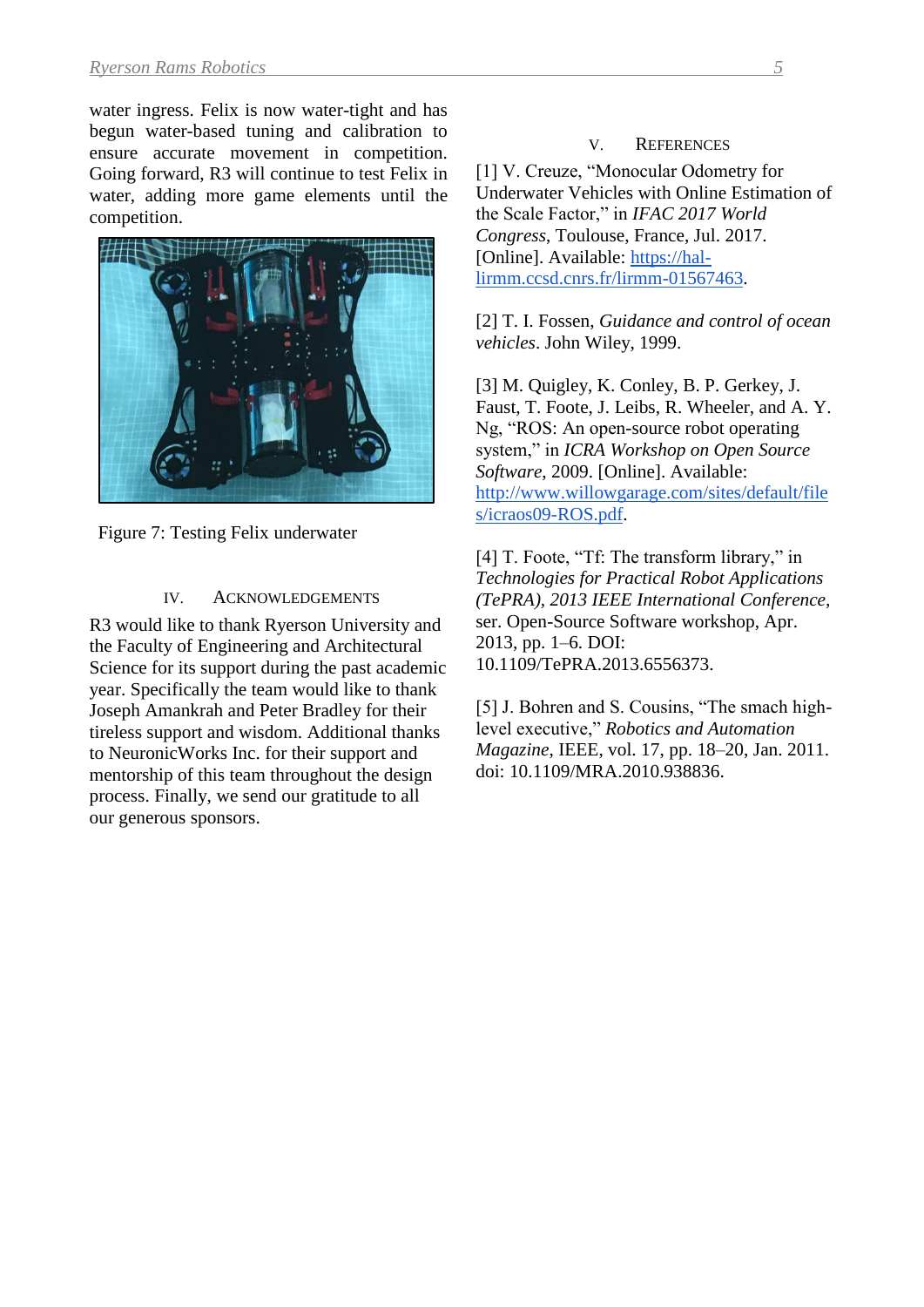# APPENDIX A: EXPECTATIONS

| <b>Subjective Measures</b>                            |                                   |                 |               |  |  |  |  |
|-------------------------------------------------------|-----------------------------------|-----------------|---------------|--|--|--|--|
|                                                       |                                   | <b>Expected</b> | <b>Points</b> |  |  |  |  |
|                                                       | <b>Maximum Points</b>             | <b>Points</b>   | <b>Scored</b> |  |  |  |  |
| Utility of team website                               | 50                                | 30              |               |  |  |  |  |
| <b>Technical Merit (from journal paper)</b>           | 150                               | 100             |               |  |  |  |  |
| Written Style (from journal paper)                    | 50                                | 40              |               |  |  |  |  |
| Capability for Autonomous Behavior (static judging)   | 100                               | 65              |               |  |  |  |  |
| Creativity in System Design (static judging)          | 100                               | 80              |               |  |  |  |  |
| <b>Team Uniform (static judging)</b>                  | 10                                | 7               |               |  |  |  |  |
| <b>Team Video</b>                                     | 50                                | 40              |               |  |  |  |  |
| <b>Pre-Qualifying Video</b>                           | 100                               | 0               |               |  |  |  |  |
| Discretionary points (static judging)                 | 40                                | 30              |               |  |  |  |  |
| <b>Total</b>                                          | 650                               | 392             |               |  |  |  |  |
|                                                       |                                   |                 |               |  |  |  |  |
| <b>Performance Measures</b>                           |                                   |                 |               |  |  |  |  |
|                                                       | <b>Maximum Points</b>             |                 |               |  |  |  |  |
| Weight                                                | See Table 1 / Vehicle             | 30              |               |  |  |  |  |
| Marker/Torpedo over weight or size by <10%            | minus 500 / marker                | 0               |               |  |  |  |  |
| Gate: Pass through                                    | 100                               | 100             |               |  |  |  |  |
| <b>Gate: Maintain fixed heading</b>                   | 150                               | 150             |               |  |  |  |  |
| <b>Gate: Coin Flip</b>                                | 300                               | 0               |               |  |  |  |  |
| Gate: Pass through 60% section                        | 200                               | 0               |               |  |  |  |  |
| Gate: Pass through 40% section                        | 400                               | 400             |               |  |  |  |  |
| <b>Gate: Style</b>                                    | +100 (8x max)                     | 0               |               |  |  |  |  |
| <b>Collect Pickup: Crucifix, Garlic</b>               | 400 / object                      | 0               |               |  |  |  |  |
| Follow the "Path" (2 total)                           | 100 / segment                     | 0               |               |  |  |  |  |
| <b>Slay Vampires: Any, Called</b>                     | 300, 600                          | 0               |               |  |  |  |  |
| Drop Garlic: Open, Closed                             | 700, 1000 / marker (2 + pickup)   | 0               |               |  |  |  |  |
| <b>Drop Garlic: Move Arm</b>                          | 400                               | 0               |               |  |  |  |  |
| Stake through Heart: Open Oval, Cover Oval, Sm Heart  | 800, 1000, 1200 / torpedo (max 2) | 800             |               |  |  |  |  |
| Stake through Heart: Move lever                       | 400                               | 0               |               |  |  |  |  |
| Stake through Heart: Bonus - Cover Oval, Sm Heart     | 500                               | 0               |               |  |  |  |  |
| <b>Expose to Sunlight: Surface in Area</b>            | 1000                              | 1000            |               |  |  |  |  |
| <b>Expose to Sunlight: Surface with object</b>        | 400 / object                      | 0               |               |  |  |  |  |
| <b>Expose to Sunlight: Open coffin</b>                | 400                               | 0               |               |  |  |  |  |
| <b>Expose to Sunlight: Drop Pickup</b>                | 200 / object (Crucifix only)      | 0               |               |  |  |  |  |
| <b>Random Pinger first task</b>                       | 500                               | 0               |               |  |  |  |  |
| <b>Random Pinger second task</b>                      | 1500                              | 0               |               |  |  |  |  |
| <b>Inter-vehicle Communication</b>                    | 1000                              | 0               |               |  |  |  |  |
| Finish the mission with T minutes (whole + factional) | Tx100                             | 0               |               |  |  |  |  |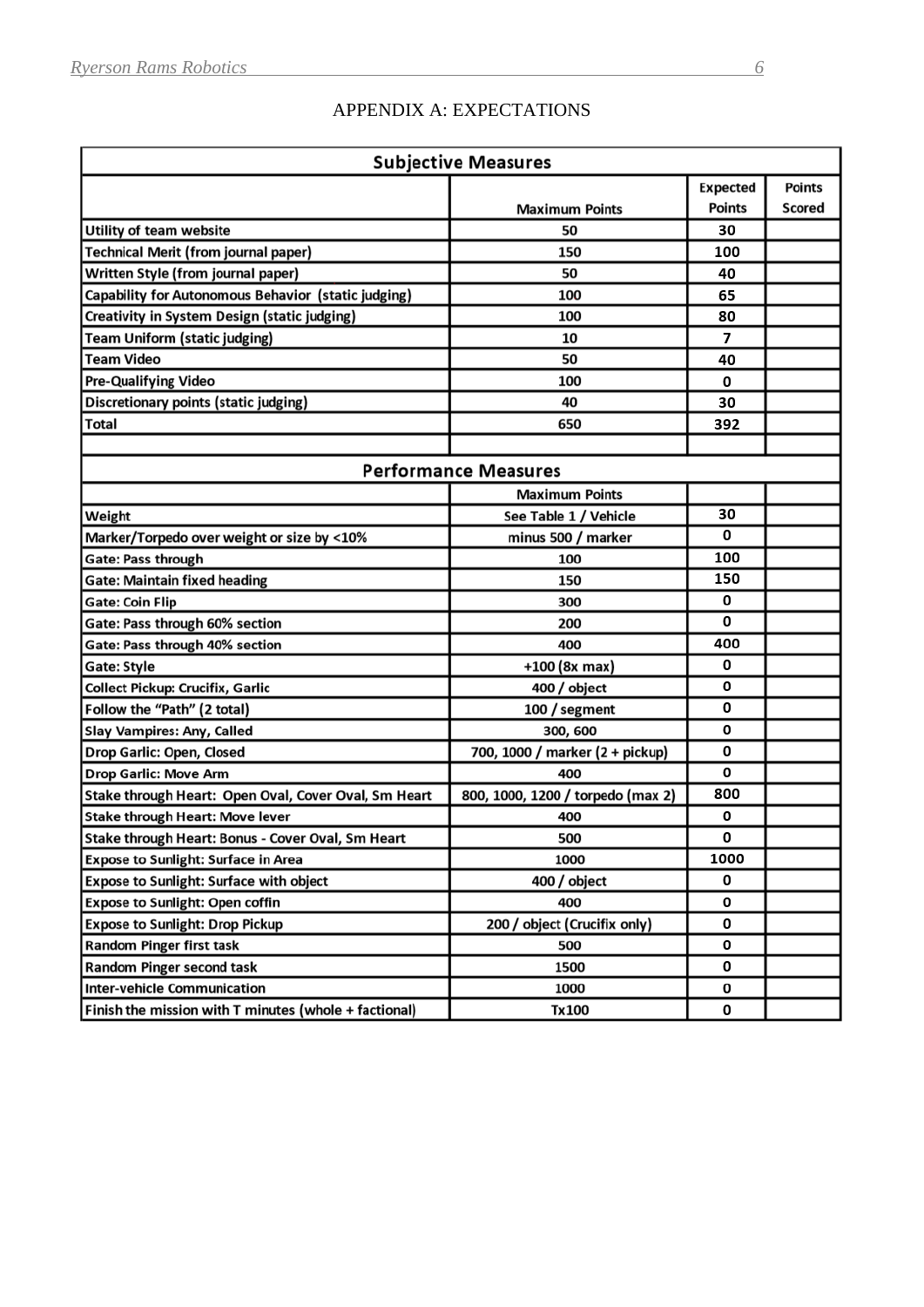| Component                                  | Vendor                     | Model/Type                   | Specs                                         | Cost (if new) |
|--------------------------------------------|----------------------------|------------------------------|-----------------------------------------------|---------------|
| <b>Buoyancy Control</b>                    |                            |                              |                                               |               |
| Frame                                      | Viking Machine             | Waterjet Aluminum            | Custom                                        | Sponsored     |
| <b>Waterproof Housing</b>                  | Protocase                  | <b>CNC</b> Machined          | Custom                                        | Sponsored     |
| Waterproof<br>Connectors                   | <b>Blue Robotics</b>       | M10 Penetrators              | <b>Custom Bored</b>                           | \$4.00 each   |
| <b>Thrusters</b>                           | <b>BlueRobotics</b>        | T200                         | $~11.2$ lbf of thrust                         | \$169.00      |
| Motor Control                              | <b>BlueRobotics</b>        | <b>Basic ESC</b>             |                                               | \$25.00       |
| High Level Control                         | Custom                     |                              |                                               |               |
| Actuators                                  | <b>SMC</b>                 | Various                      |                                               | ~535.00       |
| Propellers                                 | Supplied with<br>thrusters |                              |                                               |               |
| <b>Battery</b>                             | <b>BlueRobotics</b>        | BATTERY-LI-4S-<br>18AH-R2-RP | 18 Ah @ ~14 V                                 | \$289.00      |
| Converter &<br>Regulator /<br>Distribution | Custom                     |                              |                                               |               |
| <b>CPU</b>                                 | Nvidia                     | TX2                          | 256-core GPU, 4-core<br>ARM64 CPU, 8GB<br>ram | \$479.00      |
| <b>Internal Comm</b><br>Network            | D-Link                     |                              | 8-ports                                       | ~530.00       |
| Comm Interface                             | Ethernet                   |                              |                                               |               |
| Programming<br>Languages                   | C++, Python, C             |                              |                                               |               |
| IMU & compass                              | <b>LORD</b>                | 3DM-GX5-25                   | 500hz, .1 degree, 0.02<br>mg resolution       | ~1500.00      |
| Pressure                                   | <b>BlueRobotics</b>        | Bar <sub>02</sub>            | accurate to 4 cm,<br>resolution of 0.16mm     | \$88.00       |
| Cameras                                    | FLIR (was Pointgrey)       | BFLY-PGE-14S2C-<br>CS        | ethernet interface,<br>1.5mp resolution       | \$309.00      |
| Hydrophones                                | Aquarian Audio             | $AS-1$                       | 1hz-100 $khz$ +/-2dB                          | \$395.00      |
| Manipulator                                | Custom                     |                              |                                               |               |
| Open source software                       | ROS, OpenCV, Eigen         |                              |                                               |               |

# APPENDIX B: COMPONENT SPECIFICATIONS